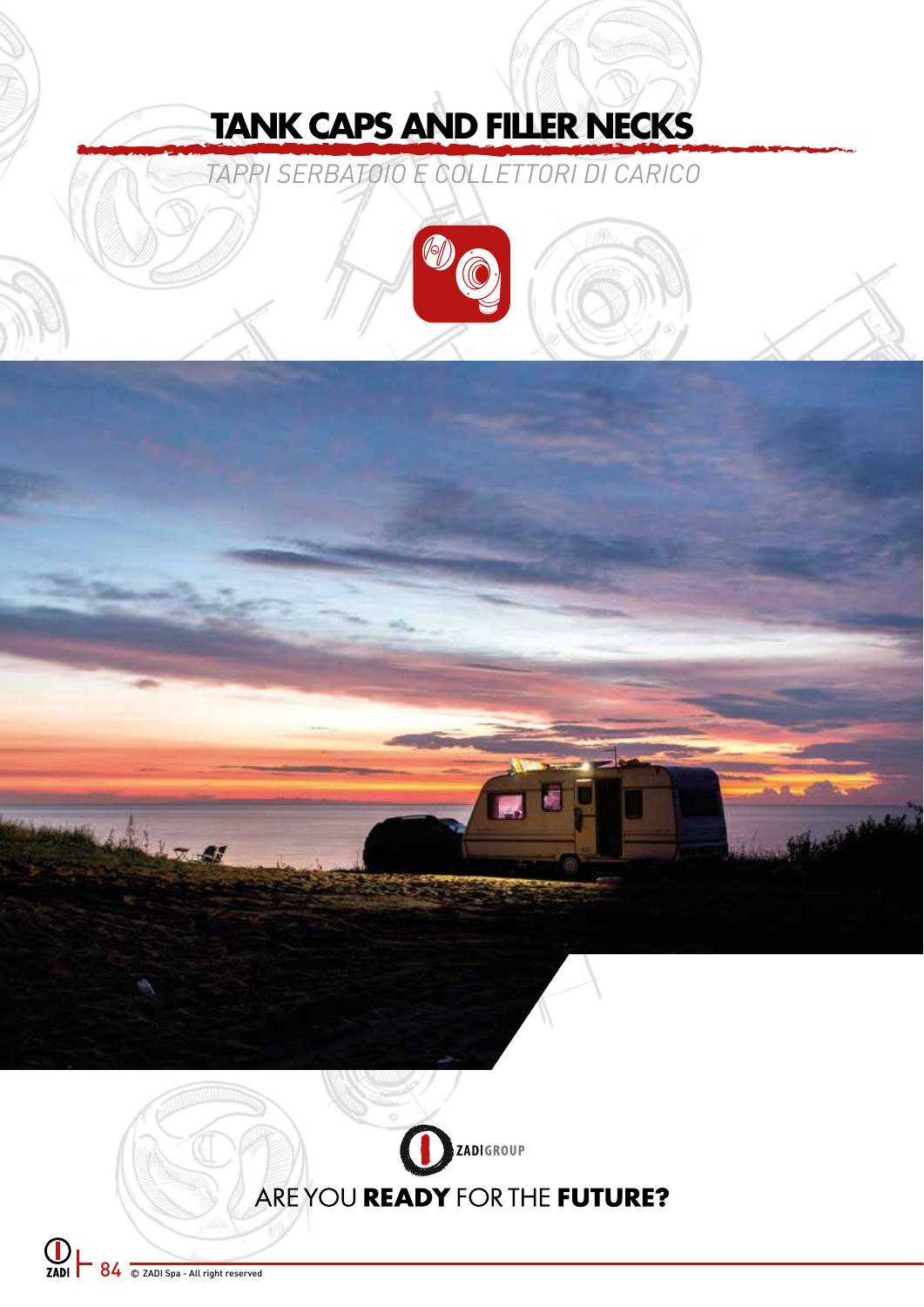



# TANK CAPS AND FILLER NECKS SET UP

*COMBINAZIONE TAPPI SERBATOIO E COLLETTORI DI CARICO*

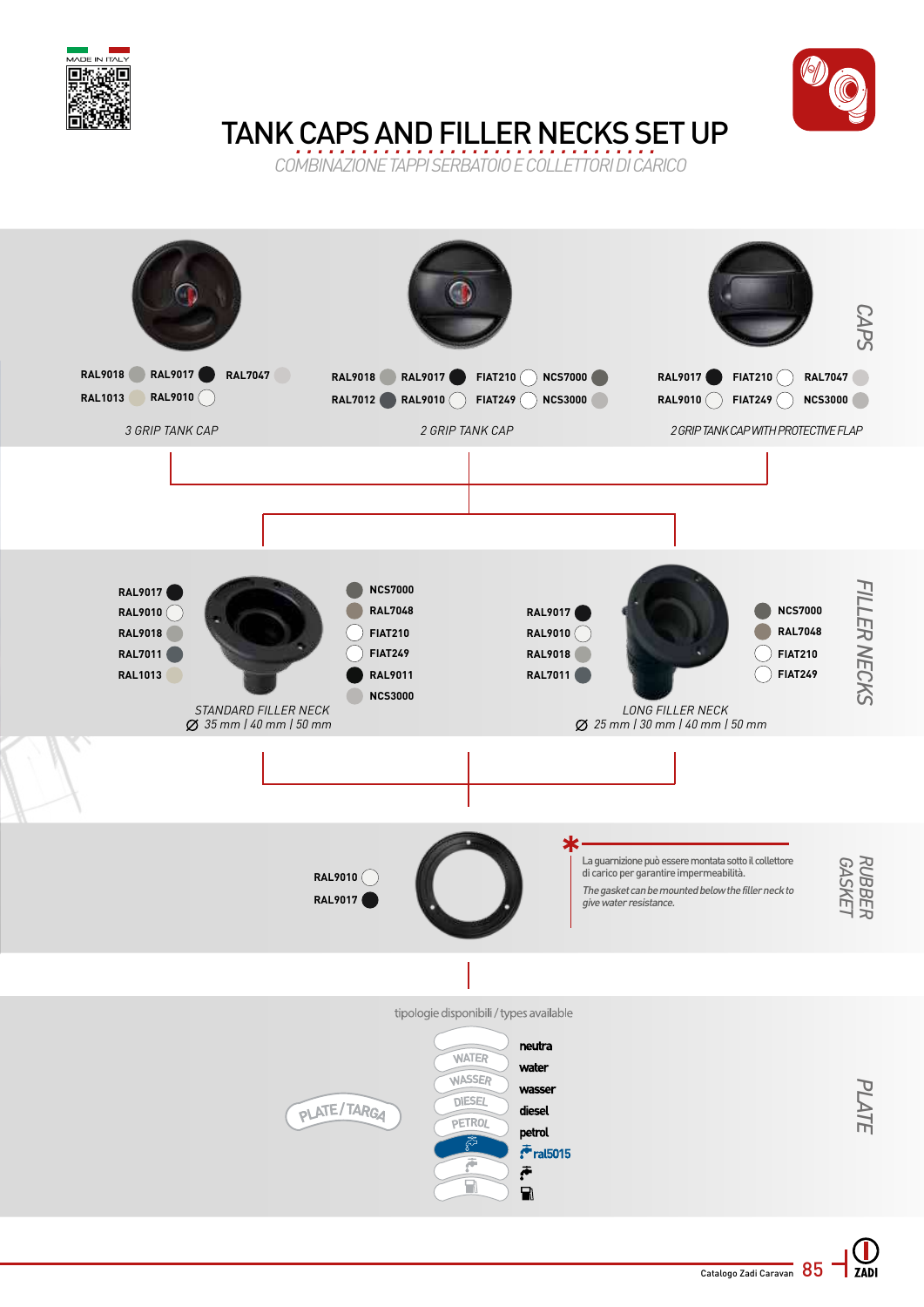3 GRIPS TANK CAPS *TAPPI A 3 RAZZE*

#### color codes



|         |   | Part Nr.      | With vent-hole                              |
|---------|---|---------------|---------------------------------------------|
|         |   | Codice        | Con foro ventilazione                       |
| RAL9017 |   | <b>PLA226</b> | X                                           |
|         | ∗ | G20A007       | X                                           |
|         |   | G20A036       |                                             |
|         | * | G20A037       |                                             |
|         | * | G20A0213      | X                                           |
|         |   |               | *with key and barrels / con chiave e rotore |

G20A053 X G20A055 X

\*

**RAL7011** 

\*

**RAL9018** G20A0215 X

*\*with key and barrels / con chiave e rotore*

*\*with iron key and barrels / Con chiave in ferro e rotore* 

PLA228 X











| <b>RAI 7047</b> | G20A182                                     |  |
|-----------------|---------------------------------------------|--|
|                 | * G20A0227                                  |  |
|                 | *with key and barrels / con chiave e rotore |  |











 $\bigcup_{ZADI}$ 86 C ZADI Spa - All right reserved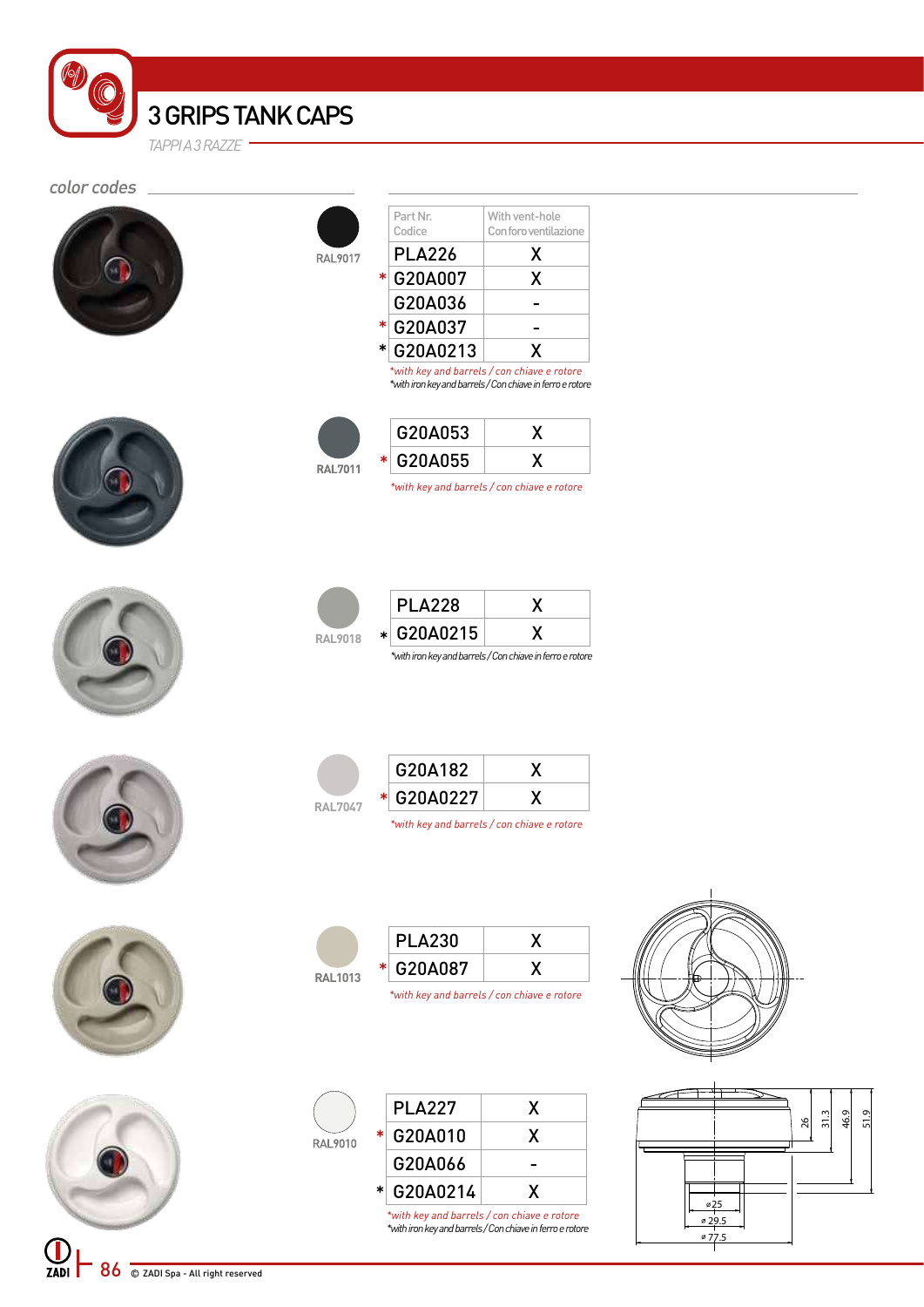







|  | G20A147   |  |
|--|-----------|--|
|  | * G20A169 |  |
|  | G20A0193  |  |

*\*with key and barrels / con chiave e rotore*

| <b>NCS7000</b> |
|----------------|
|                |





| G20A152  |  |
|----------|--|
| G20A0194 |  |





| $*$ G20A170 |                                             |
|-------------|---------------------------------------------|
|             | *with key and barrels / con chiave e rotore |

G20A154 X



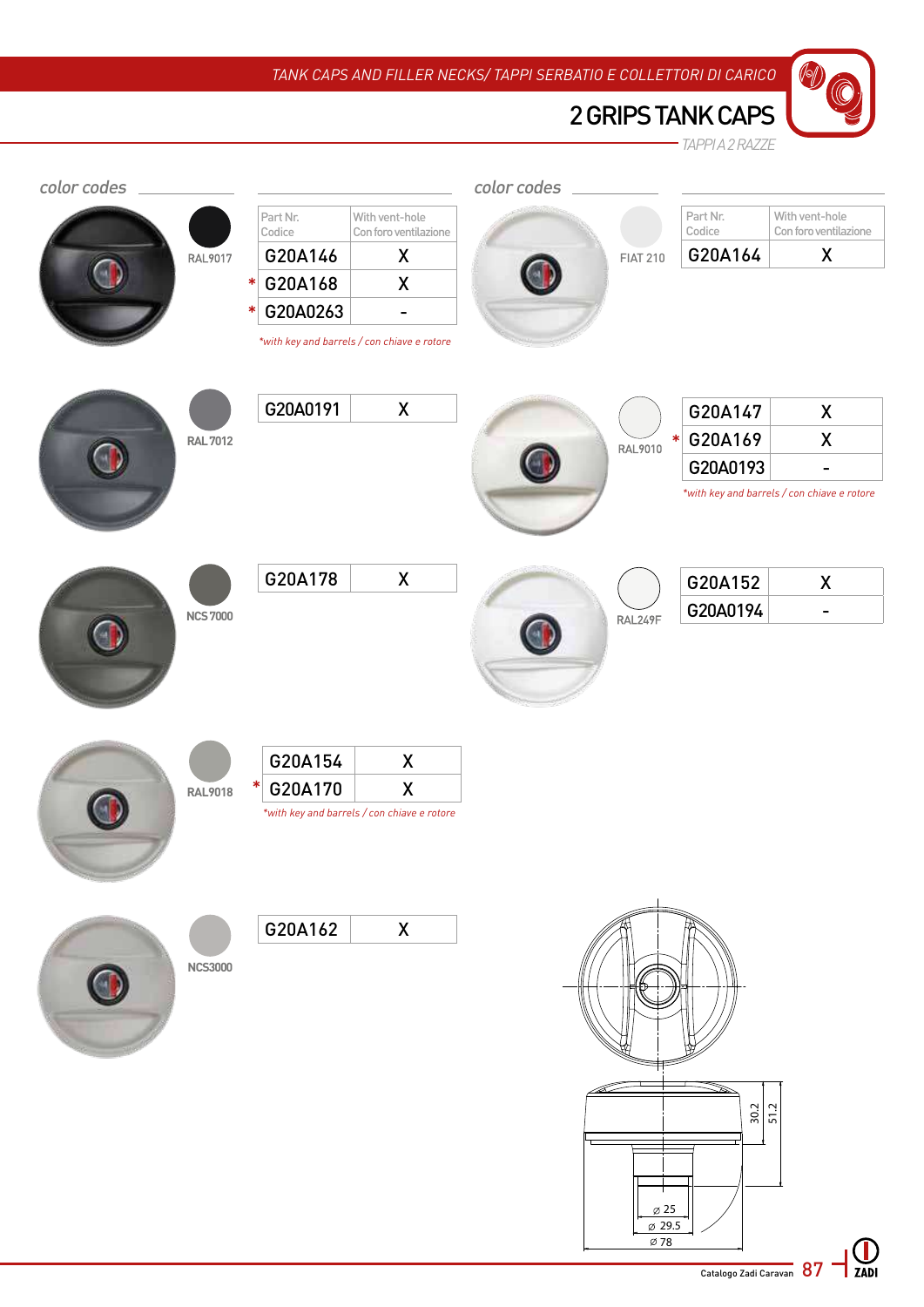|             | 2 GRIPS TANK CAPS WITH PROTECTIVE FLAP             |
|-------------|----------------------------------------------------|
|             | TAPPO A 2 RAZZE CON SPORTEL LINO PROTEZIONE ROTORE |
| color codes |                                                    |



ø25 ø29.5 ø78

 $100^\circ$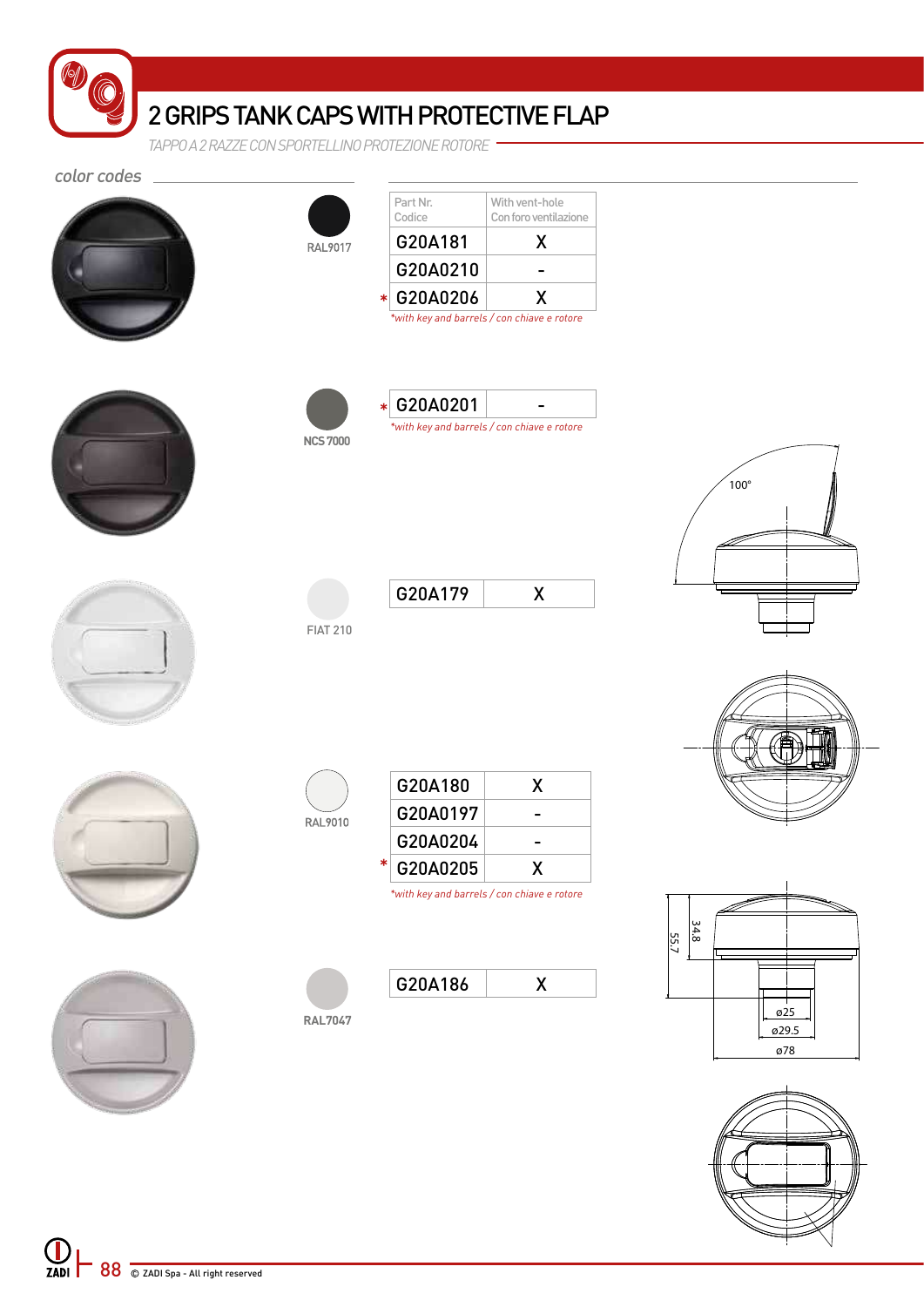## STANDARD FILLER NECKS

*BOCCHETTONE STANDARD*

color codes



RAL9017

|        | Part Nr.<br>Codice | Ø               | Vent hole<br>Foro sfiato | Plate<br>Targhetta |
|--------|--------------------|-----------------|--------------------------|--------------------|
|        | G20A094            | 35 mm           | X                        |                    |
|        | G20A004            | 35 mm           | X                        | <b>NEUTRA</b>      |
|        | G20A095            | 35 mm           | X                        | <b>WATER</b>       |
|        | G20A118            | 35 mm           | χ                        | $F$ ral $5015$     |
|        | G20A005            | $40 \text{ mm}$ | X                        |                    |
|        | G20A0195           | 40 mm           |                          |                    |
|        | G20A0196           | 40 mm           |                          |                    |
|        | G20A032            | 40 mm           | X                        | <b>NEUTRA</b>      |
|        | G20A096            | 40 mm           | X                        | <b>WASSER</b>      |
|        | G20A097            | 40 mm           | X                        | <b>WATER</b>       |
|        | G20A098            | 40 mm           | X                        | Ā                  |
|        | G20A157            | 40 mm           | X                        | <b>DIESEL</b>      |
|        | G20A174            | 40 mm           | X                        | <b>PETROL</b>      |
| $\ast$ | G20A0196D          | 40 mm           |                          | Ā                  |
|        | G20A0209           | 40 mm           |                          | <b>WATER</b>       |
|        | G20A0216           | $40 \text{ mm}$ | X                        | $\bar{r}$ ral5015  |
| $\ast$ | G20A0225D          | 40 mm           |                          | $\cdot$ ral5015    |
|        | G20A0226           | 40 mm           | Χ                        | $F$ ral $5015$     |
|        | G20A029            | 50 mm           | X                        |                    |
|        | G20A030            | $50 \text{ mm}$ | -                        |                    |
|        | G20A039            | 50 mm           | x                        | NEUTRA             |
|        | G20A109            | 50 mm           | X                        | <b>DIESEL</b>      |
|        | G20A110            | 50 mm           |                          | Ы                  |
|        |                    |                 |                          |                    |



\*food use / uso alimentare



**RAL9011**

**RAL7011** 

\*food use / uso alimentare



| G20A046 | $35 \text{ mm}$ | X |                |
|---------|-----------------|---|----------------|
| G20A111 | $35 \text{ mm}$ | X | Ā              |
| G20A047 | $40 \text{ mm}$ | X |                |
| G20A048 | $40 \text{ mm}$ | X | Ā              |
| G20A123 | $40 \text{ mm}$ | X | $F$ ral $5015$ |

 $*$  G20A051 D 40 mm -  $-$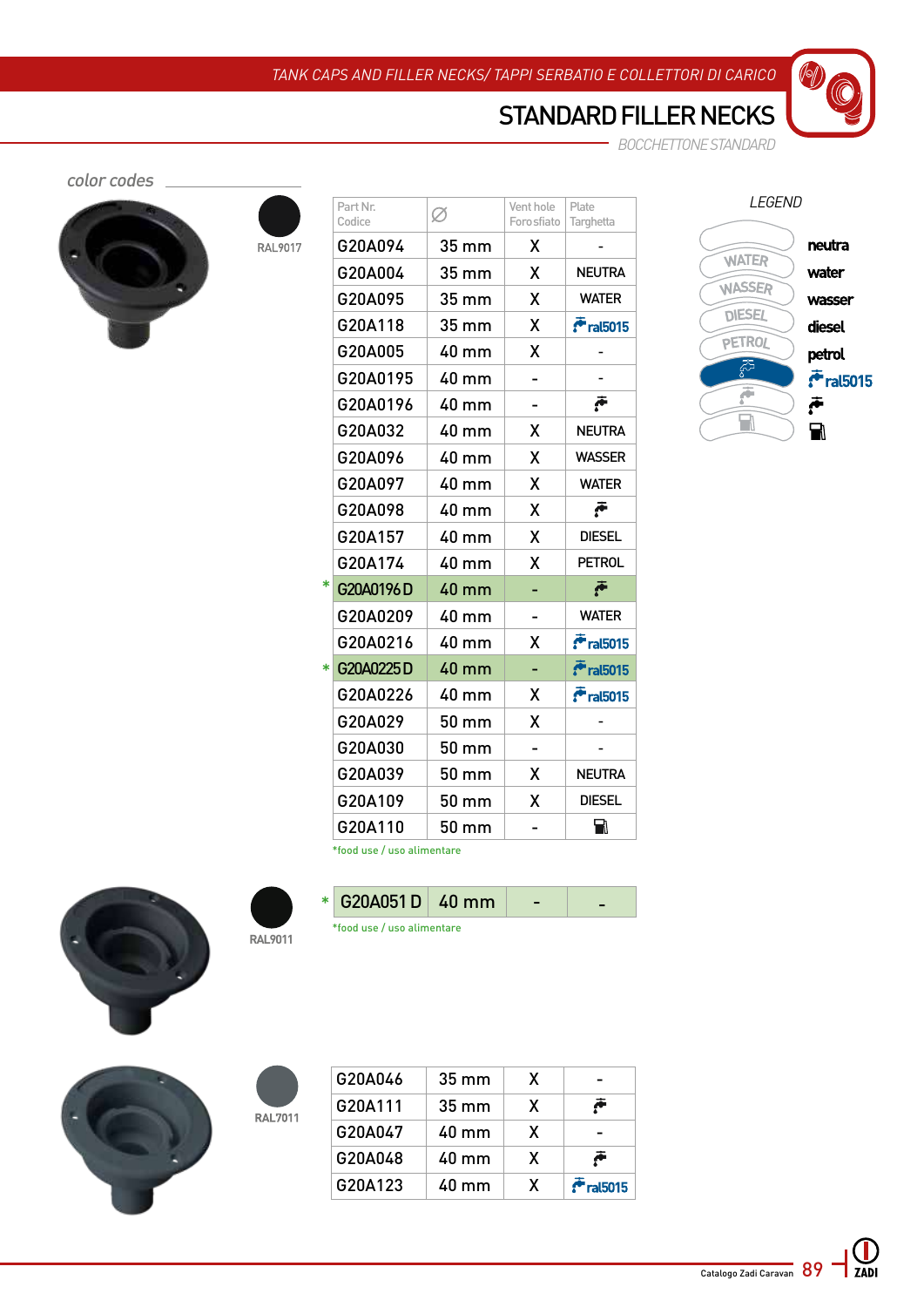STANDARD FILLER NECKS

*BOCCHETTONI STANDARD*

### color codes



|                | $G20A0200   40$ mm    |   |                                            | $\bar{r}$ ral $5015$ |
|----------------|-----------------------|---|--------------------------------------------|----------------------|
| <b>NCS7000</b> | $G20A0199 \mid 40$ mm |   |                                            |                      |
|                | Part Nr.<br>Codice    | Ø | Vent hole Plate<br>Foro sfiato   Targhetta |                      |

| <i>LEGEND</i>                 |                      |  |
|-------------------------------|----------------------|--|
|                               | neutra               |  |
| <b>WATER</b><br><b>WASSER</b> | water                |  |
| <b>DIESEL</b>                 | wasser               |  |
| <b>PETROL</b>                 | diesel<br>petrol     |  |
|                               | $\bar{r}$ ral $5015$ |  |
|                               | Ā                    |  |
|                               |                      |  |



| <b>NCS 3000</b> |
|-----------------|

**RAL9018**

| <b>0A0207</b><br>G1 | 40.<br>mm |  |
|---------------------|-----------|--|
|                     |           |  |

| G20A078     | $35 \text{ mm}$ | X |               |
|-------------|-----------------|---|---------------|
| G20A113     | $35 \text{ mm}$ | X | <b>NEUTRA</b> |
| G20A080     | 40 mm           |   |               |
| G20A115     | $40 \text{ mm}$ |   | <b>WASSER</b> |
| * G20A0195D | $40 \text{ mm}$ |   |               |

\*food use / uso alimentare



|                | $\star$ G20A183 D $\vert$ 40 mm |  |  |
|----------------|---------------------------------|--|--|
| <b>RAL7048</b> | $*$ G20A184 D $\mid$ 40 mm      |  |  |
|                | *food use / uso alimentare      |  |  |

| G20A082<br>mm<br>411 |  | 715 |
|----------------------|--|-----|
|----------------------|--|-----|

 $\vec{r}$ ral $5015$ 

**RAL1013**

|                 | $G20A165$ 40 mm $X$ |  |
|-----------------|---------------------|--|
| <b>FIAT 210</b> |                     |  |
|                 |                     |  |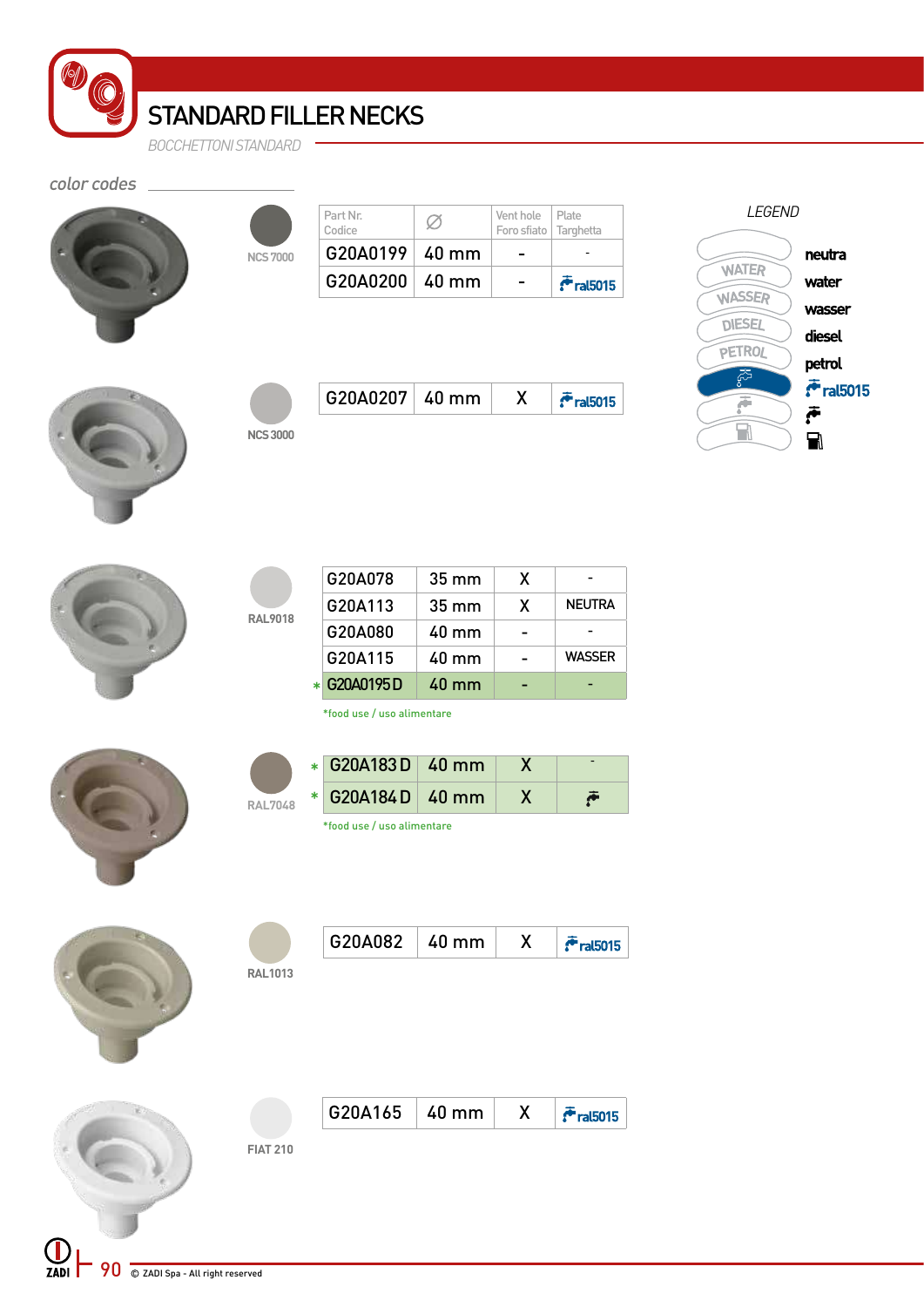## STANDARD FILLER NECKS

*BOCCHETTONI STANDARD*  $\overline{a}$ 

color codes



| RAL249F |  |
|---------|--|
|         |  |
|         |  |
|         |  |

RAL9010

| Part Nr. | Ø               | Vent hole   | Plate                |
|----------|-----------------|-------------|----------------------|
| Codice   |                 | Foro sfiato | Targhetta            |
| G20A0202 | $35 \text{ mm}$ | X           | $\bar{r}$ ral $5015$ |
| G20A161  | $40 \text{ mm}$ | X           |                      |
| G20A153  | $40 \text{ mm}$ | X           | $F$ ral $5015$       |
| G20A166  | $40 \text{ mm}$ | X           | Ā                    |
| G20A0203 | $35 \text{ mm}$ | X           |                      |

*LEGEND*

 $\mathcal{O}$ 





|        | G20A008                    | 35 mm           | χ |                |
|--------|----------------------------|-----------------|---|----------------|
| $\ast$ | G20A008D                   | 35 mm           | X |                |
|        | G20A100                    | 35 mm           | χ | <b>NEUTRA</b>  |
|        | G20A101                    | 35 mm           | X |                |
|        | G20A102                    | 35 mm           | Χ | $F$ ral $5015$ |
| *      | G20A102D                   | 35 mm           | χ | $F$ ral $5015$ |
|        | G20A009                    | 40 mm           | x |                |
|        | G20A063                    | 40 mm           |   |                |
| $\ast$ | G20A063D                   | 40 mm           |   |                |
|        | G20A051                    | 40 mm           |   |                |
|        | G20A069                    | 40 mm           | X | <b>WASSER</b>  |
|        | G20A070                    | 40 mm           | X | Ā              |
|        | G20A107                    | 40 mm           | X | <b>NEUTRA</b>  |
|        | G20A108                    | 40 mm           | X | <b>WATER</b>   |
|        | G20A137                    | $40 \text{ mm}$ | - | <b>WASSER</b>  |
|        | G20A171                    | 40 mm           |   | <b>WATER</b>   |
|        | G20A175                    | 40 mm           | x | <b>PETROL</b>  |
|        | G20A176                    | 40 mm           | X | $F$ ral $5015$ |
| $\ast$ | G20A0208D                  | 40 mm           |   | $r$ ral $5015$ |
|        | G20A143                    | 50 mm           | x | <b>DIESEL</b>  |
|        | G20A061                    | 50 mm           | χ |                |
|        | *food use / uso alimentare |                 |   |                |







 $ZADI$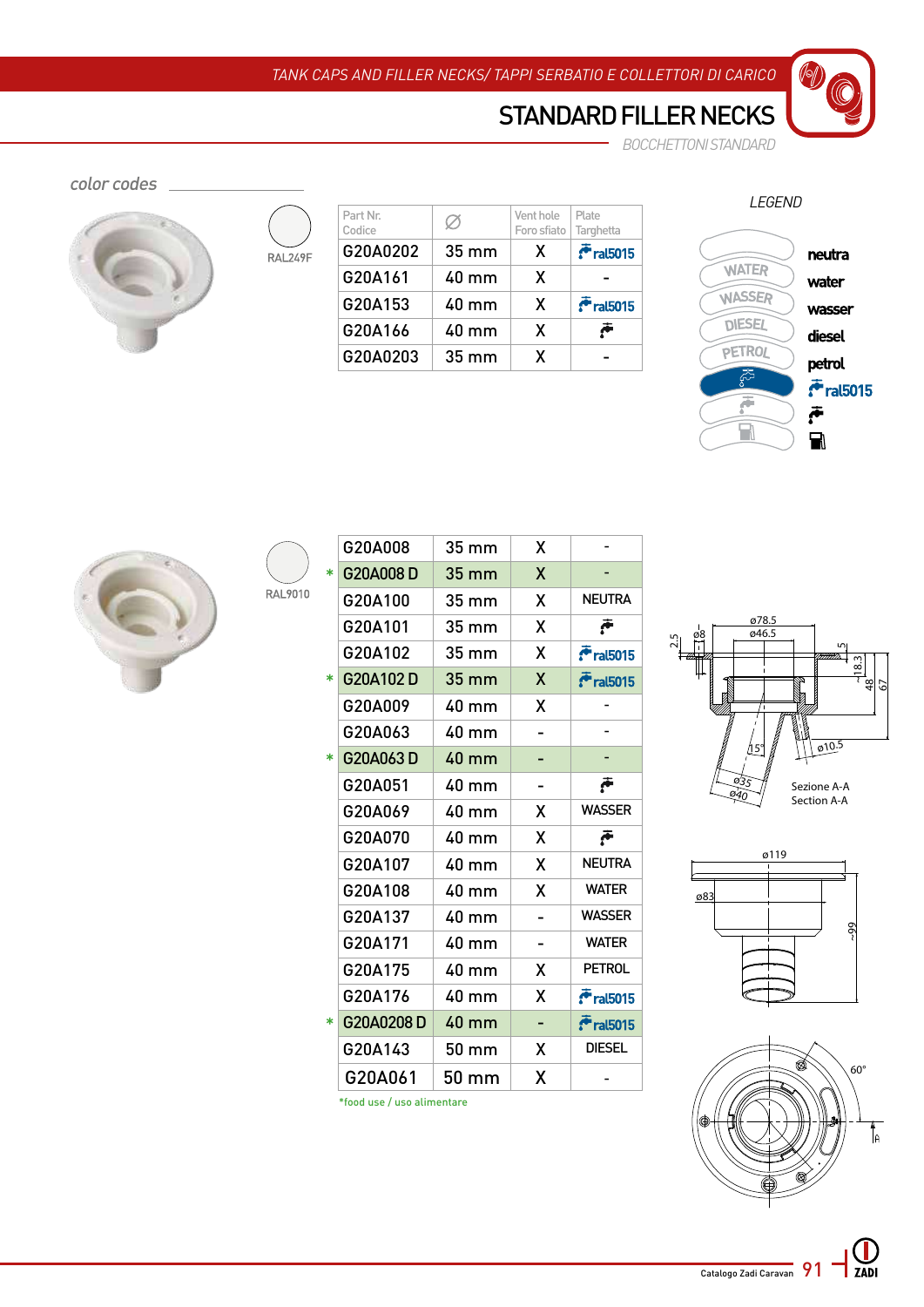LONG FILLER NECKS *BOCCHETTONI LUNGHI*

RAL9017

color codes



| Part Nr.<br>Codice | V.    | Vent hole<br>Foro sfiato | Plate<br>Targhetta |
|--------------------|-------|--------------------------|--------------------|
| G20A121            | 25 mm | X                        |                    |
| G20A027            | 25 mm | X                        | <b>NEUTRA</b>      |
| G20A103            | 25 mm | X                        | <b>WATER</b>       |
| G20A131            | 35 mm | X                        |                    |
| G20A093            | 35 mm | X                        | <b>NEUTRA</b>      |
| G20A0218           | 35 mm | X                        | <b>WATER</b>       |
| G20A124            | 40 mm | X                        |                    |
| G20A025            | 40 mm | X                        | <b>NEUTRA</b>      |
| G20A104            | 40 mm | X                        | <b>WATFR</b>       |
| G20A105            | 40 mm | X                        | <b>DIESEL</b>      |
| G20A106            | 40 mm | X                        | ₩                  |
| G20A185            | 40 mm | χ                        | <b>WASSER</b>      |
| G20A130            | 50 mm | X                        |                    |
| G20A026            | 50 mm | X                        | <b>NEUTRA</b>      |
| G20A138            | 50 mm | X                        | <b>DIESEL</b>      |
| G20A0236           | 50 mm |                          | <b>DIESEL</b>      |
|                    |       |                          |                    |

*LEGEND* neutra **WATER** water WASSER wasser **DIESEL** diesel PETROL petrol 5ج  $\ddot{\cdot}$  ral5015 ē 产品  $\overline{\mathbf{H}}$ 



|  | <b>RAL 7012</b> |
|--|-----------------|

| G20A189 | $50 \text{ mm}$ |               |
|---------|-----------------|---------------|
| G20A190 | $50 \text{ mm}$ | <b>DIFSEL</b> |



|          | G20A177 |  |
|----------|---------|--|
|          |         |  |
| NCS 7000 |         |  |

| G20A177 | $50 \text{ mm}$ |  |
|---------|-----------------|--|
|         |                 |  |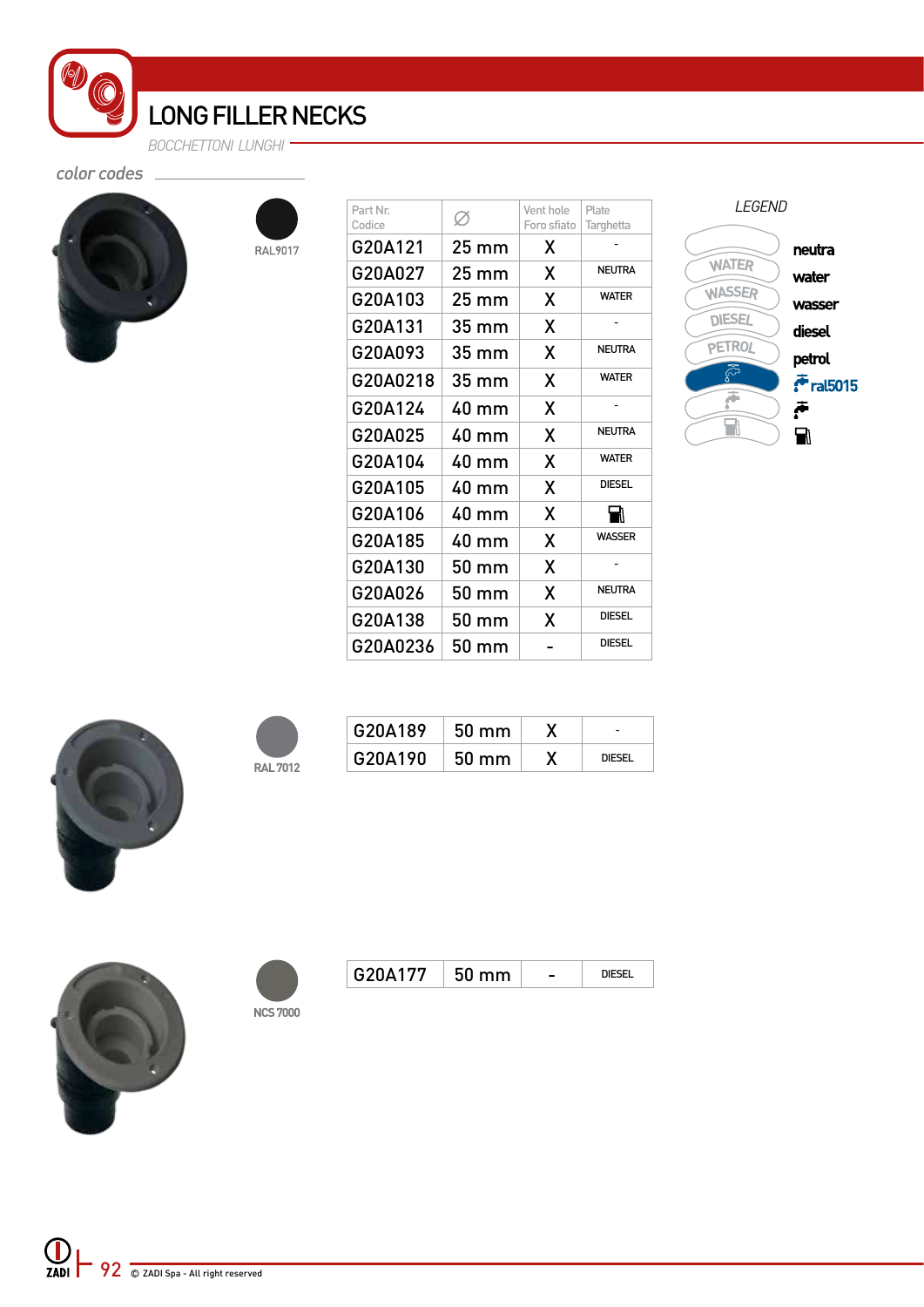$\sqrt{2}$ 

|             |                 |                            |                   |                          |                          | <b>BOCCHETTONI LUNGHI</b>                        |
|-------------|-----------------|----------------------------|-------------------|--------------------------|--------------------------|--------------------------------------------------|
| color codes |                 |                            |                   |                          |                          |                                                  |
|             |                 | Part Nr.<br>Codice         | Ø                 | Vent hole<br>Foro sfiato | Plate<br>Targhetta       | LEGEND                                           |
|             | <b>NCS 3000</b> | G20A163                    | 50 mm             | -                        | <b>DIESEL</b>            |                                                  |
|             |                 |                            |                   |                          |                          | neutra<br><b>WATER</b>                           |
|             |                 |                            |                   |                          |                          | water<br><b>WASSER</b>                           |
|             |                 |                            |                   |                          |                          | wasser<br><b>DIESEL</b>                          |
|             |                 |                            |                   |                          |                          | diesel<br>PETROL                                 |
|             |                 |                            |                   |                          |                          | petrol<br><u>డ్రో</u><br>$\bar{\tau}$ ral $5015$ |
|             |                 | G20A124.1                  | 40 mm             | X                        | -                        | F<br>خ                                           |
|             | <b>RAL9018</b>  | G20A119                    | 50 mm             | -                        | -                        | $\Box$<br>$\blacksquare$                         |
|             |                 | G20A084                    | 50 mm             | ۰                        | <b>DIESEL</b>            |                                                  |
|             |                 |                            |                   |                          |                          |                                                  |
|             |                 | G20A151                    | 40 mm             | X                        | <b>WASSER</b>            |                                                  |
|             | RAL9001         | G20A135                    | 40 mm             | X                        | $\overline{\phantom{a}}$ |                                                  |
|             |                 |                            |                   |                          |                          |                                                  |
|             |                 | G20A0229D<br>*             | <b>40 mm</b>      | $\boldsymbol{X}$         | $F$ ral $5015$           |                                                  |
|             | <b>FIAT 210</b> | G20A167                    | $50 \text{ mm}$   | $\overline{\phantom{0}}$ | <b>DIESEL</b>            |                                                  |
|             |                 | *food use / uso alimentare |                   |                          |                          |                                                  |
|             |                 |                            |                   |                          |                          |                                                  |
|             |                 | G20A117                    | $25 \, \text{mm}$ | X                        |                          |                                                  |
|             | RAL9010         | G20A059                    | 25 mm             | X                        | <b>NEUTRA</b>            |                                                  |
|             |                 | G20A099                    | $25 \, \text{mm}$ | X                        | <b>WATER</b>             |                                                  |
|             |                 | G20A141                    | $35 \, \text{mm}$ | X                        |                          |                                                  |
|             |                 | G20A142                    | $35 \, \text{mm}$ | X                        | <b>NEUTRA</b>            |                                                  |
|             |                 | G20A0217                   | 35 mm             | X                        | <b>WATER</b>             |                                                  |
|             |                 | G20A132                    | 40 mm             | X                        | $\overline{\phantom{a}}$ |                                                  |
|             |                 | G20A057                    | 40 mm             | X                        | <b>NEUTRA</b>            |                                                  |

G20A150 40 mm X | WATER G20A133 50 mm  $X$  - $G20A058$  50 mm  $X$  DIESEL

Catalogo Zadi Caravan 93  $\sum$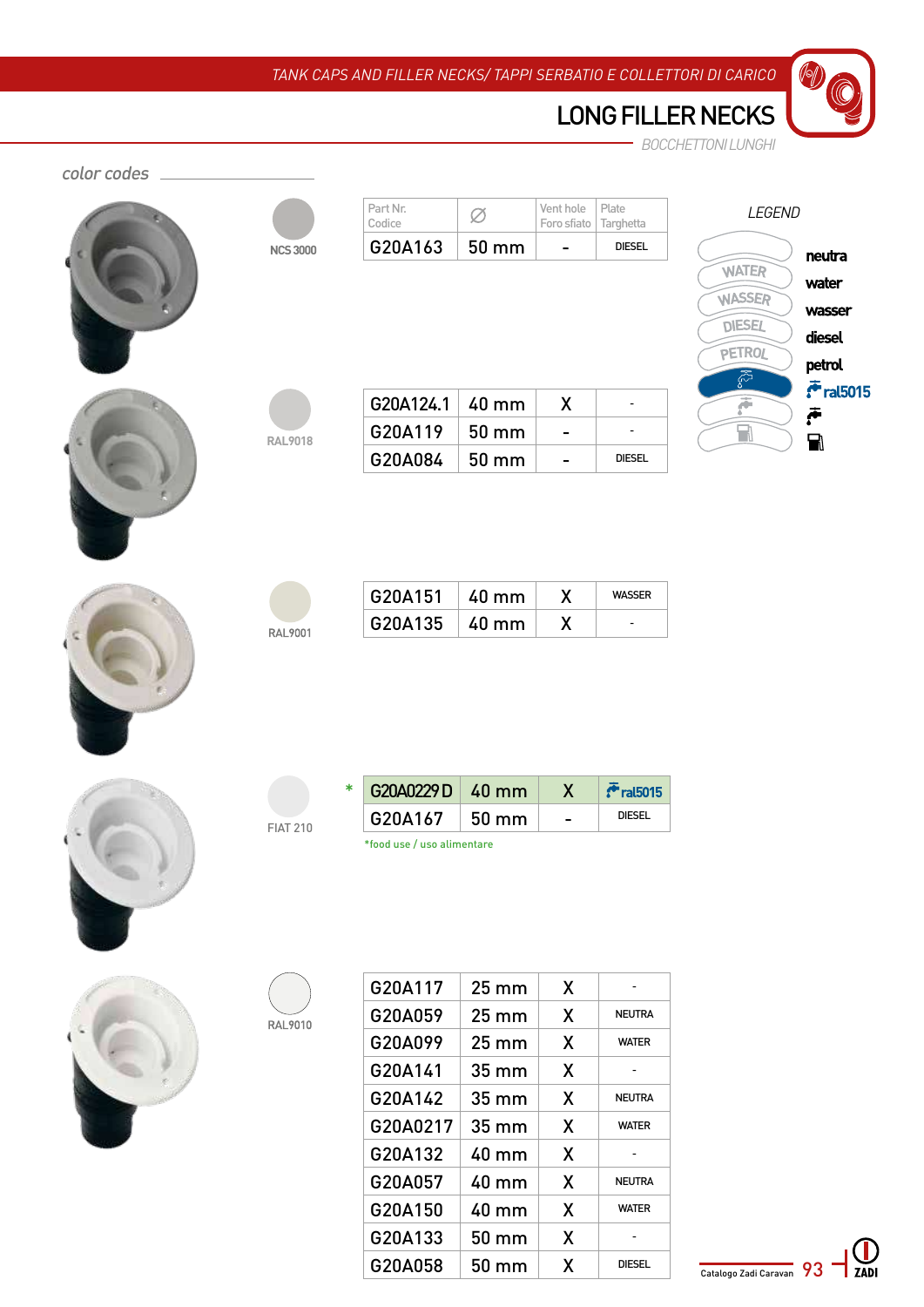*BOCCHETTONI LUNGHI*

#### color codes \_





 $\mathbf{I}$ 

#### STANDARD FILLER NECK WITH BENT 90° / BOCCHETTONE STD CON CURVA 90°

| Part Nr.<br>Codice |                 | Vent hole   Plate<br>Forosfiato Targhetta |               |
|--------------------|-----------------|-------------------------------------------|---------------|
| G20A134            | $40 \text{ mm}$ |                                           |               |
| G20A006            | $40 \text{ mm}$ |                                           | <b>WASSER</b> |





color codes \_



#### RUBBER GASKET FILLER / GUARNIZIONE IN GOMMA

| <b>PLA265</b>      | 123x84 | AVAILABLE FOR STANDARD AND LONG FILLER NECKS |
|--------------------|--------|----------------------------------------------|
| Part Nr.<br>Codice | cm     |                                              |



| PLB783 | 123x84 | AVAILABLE FOR STANDARD AND LONG FILLER NECKS |
|--------|--------|----------------------------------------------|
|        |        |                                              |

**RAL9010** 

RAL9017

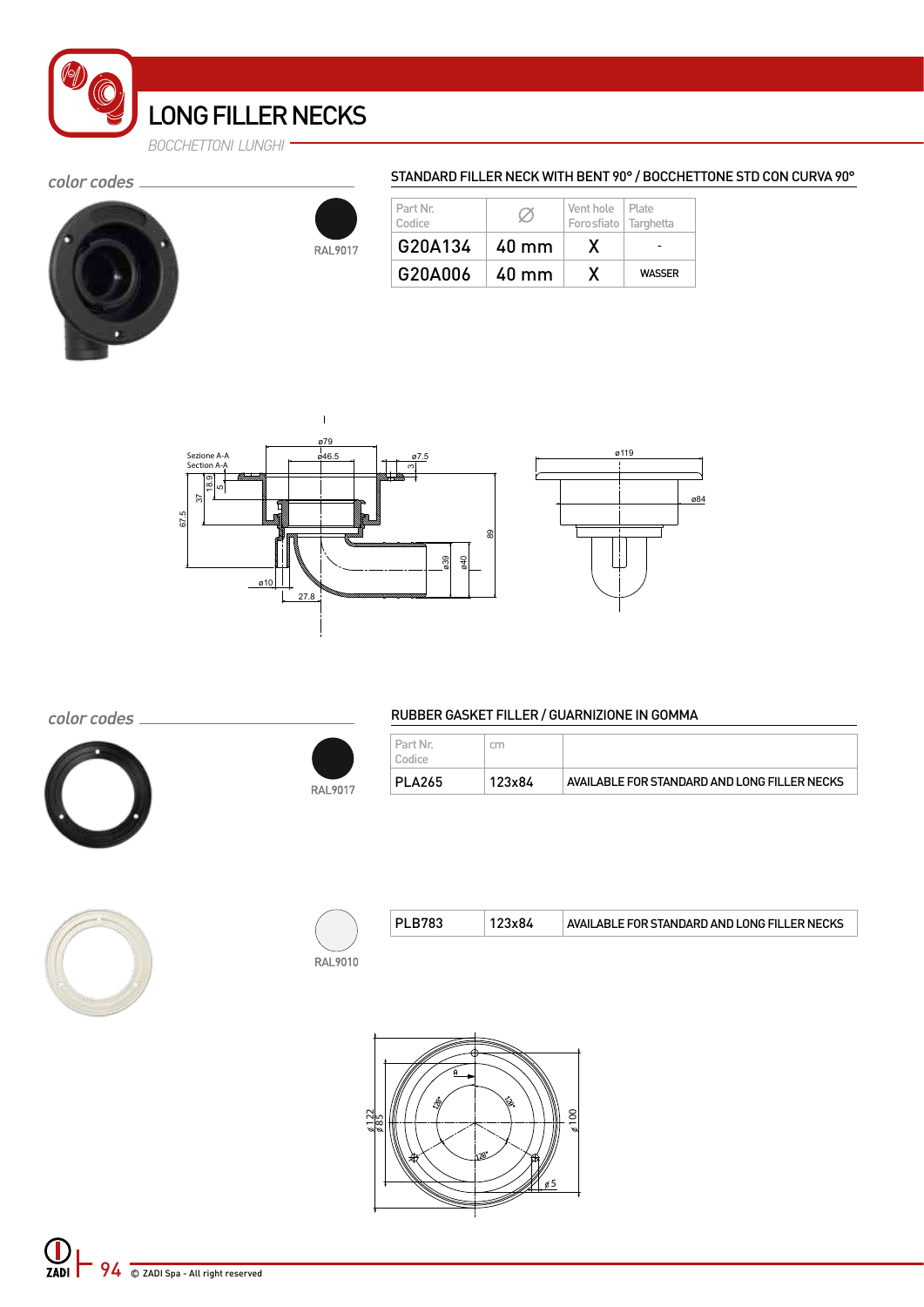*BOCCHETTONI LUNGHI*

| color codes |                          | KIT FILLER NECK WITH CAP TANK |                   |                              |                    |                                      |                           |
|-------------|--------------------------|-------------------------------|-------------------|------------------------------|--------------------|--------------------------------------|---------------------------|
|             |                          | Part Nr.<br>Codice            |                   | Vent hole<br>Foro sfiato     | Plate<br>Targhetta | Filler neck type<br>Tipo bocchettone | Cap type<br>Tipo di tappo |
|             | $\ast$<br><b>RAL9017</b> | G20A0223                      | $35 \, \text{mm}$ | X                            | <b>NEUTRA</b>      | <b>STANDARD</b>                      | 2 GRIPS                   |
|             | ∗                        | G20A189                       | 35 mm             | X                            | <b>WATER</b>       | LONG / LUNGO                         | 3 GRIPS                   |
|             |                          | G20A144                       | 40 mm             | X                            | <b>WASSER</b>      | <b>STANDARD</b>                      | 3 GRIPS                   |
|             |                          | G20A191                       | 40 mm             | X                            | <b>WATER</b>       | LONG / LUNGO                         | 3 GRIPS                   |
|             | $\star$                  | G20A0230                      | 40 mm             | $\overline{\phantom{0}}$     | <b>WATER</b>       | LONG / LUNGO                         | 3 GRIPS                   |
|             | $\ast$                   | G20A0231                      | 40 mm             | $\qquad \qquad \blacksquare$ | <b>DIESEL</b>      | LONG / LUNGO                         | 3 GRIPS                   |
|             | ∗                        | G20A0221                      | 40 mm             | X                            | <b>NEUTRA</b>      | <b>STANDARD</b>                      | 2 GRIPS                   |
|             |                          | G20A160                       | 50 mm             | $\overline{\phantom{0}}$     | <b>DIESEL</b>      | LONG / LUNGO                         | 2 GRIPS                   |
|             |                          |                               |                   |                              |                    |                                      |                           |

### 2 grips tank cap 3 grips tank cap \*  $\big|$   $\mathsf{G20A149}$   $\big|$   $\mathsf{50\,mm}\big|$   $\mathsf{X}$  ,  $\big|$  diesel  $\big|$  standard  $\big|$  3 grips

| *with key and barrels / con chiave e rotore |  |
|---------------------------------------------|--|
|---------------------------------------------|--|







2 GRIPS TANK CAP 3 GRIPS TANK CAP



| $\ast$ | G20A190  | $35 \text{ mm}$ | X | <b>WATER</b>  | LONG / LUNGO    | 3 GRIPS |
|--------|----------|-----------------|---|---------------|-----------------|---------|
| $\ast$ | G20A0220 | $35 \text{ mm}$ | X | <b>NEUTRA</b> | <b>STANDARD</b> | 2 GRIPS |
| $\ast$ | G20A192  | $40 \text{ mm}$ | X | <b>WATFR</b>  | LONG / LUNGO    | 3 GRIPS |
| $\ast$ | G20A0222 | $40 \text{ mm}$ | X | <b>NEUTRA</b> | <b>STANDARD</b> | 2 GRIPS |
|        | G20A155  | $40 \text{ mm}$ | X | <b>WASSER</b> | <b>STANDARD</b> | 2 GRIPS |

*\*with key and barrels / con chiave e rotore*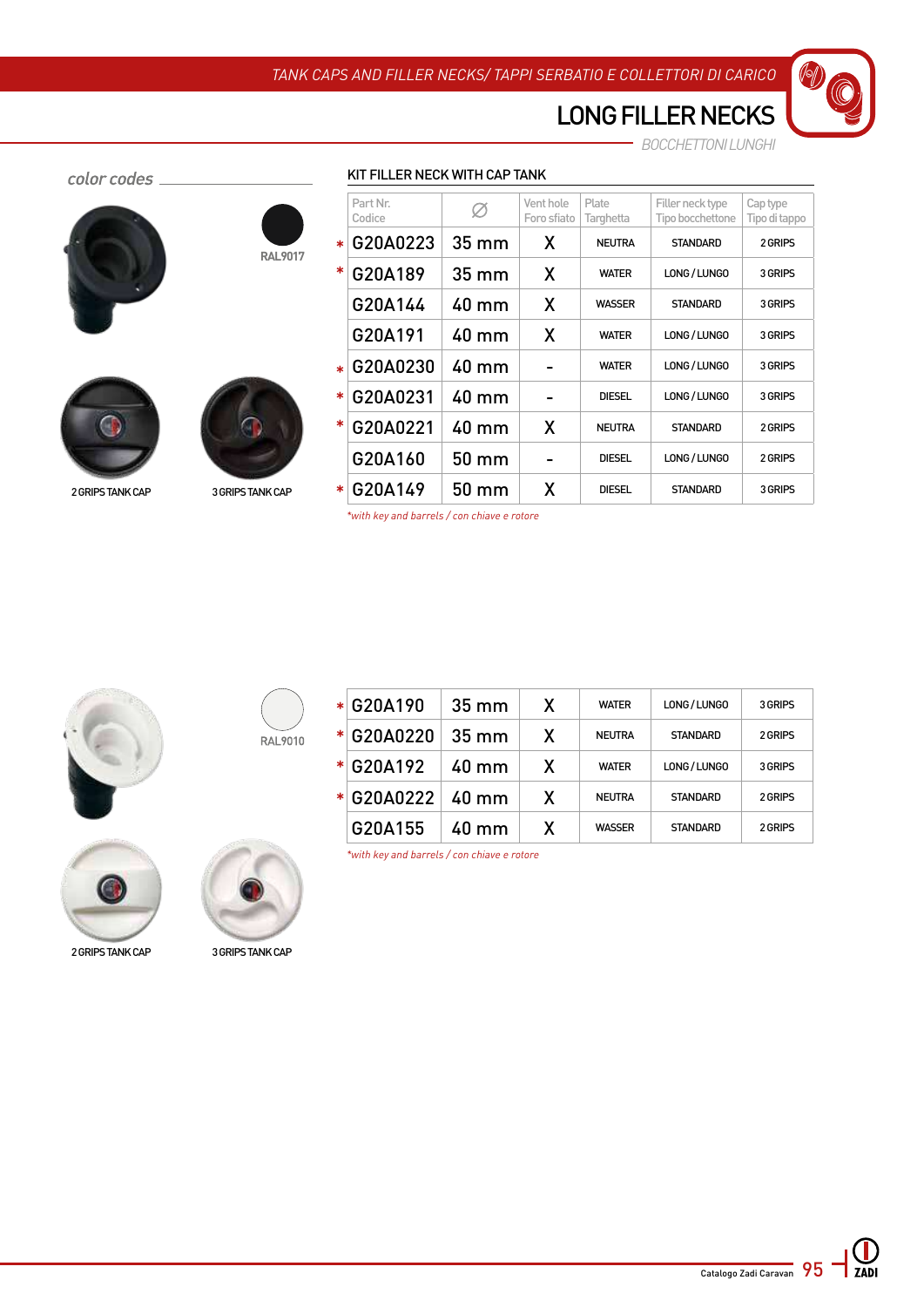### color codes \_



**RAL 9018**



### KIT FILLER NECK WITH CAP TANK

| Part Nr.<br>Codice |       | Vent hole<br>Foro sfiato   Targhetta | Plate          | Filler neck type<br>Tipo bocchettone   Tipo di tappo | Cap type |
|--------------------|-------|--------------------------------------|----------------|------------------------------------------------------|----------|
| $*$ G20A172        | 40 mm | $\blacksquare$                       | $F$ ral $5015$ | <b>STANDARD</b>                                      | 2 GRIPS  |
| $G20A0224   40$ mm |       | X                                    | $F$ ral $5015$ | <b>STANDARD</b>                                      | 2 GRIPS  |

*\*with key and barrels / con chiave e rotore*



|  |  | G20A156 | mm<br>່ຕ | $\overline{\phantom{0}}$ |  | LONG / LUNGO |  |
|--|--|---------|----------|--------------------------|--|--------------|--|
|--|--|---------|----------|--------------------------|--|--------------|--|





2 GRIPS TANK CAP

2 GRIPS TANK CAP

| $\star$ G20A0192 50 mm                              |  |  | <b>DIESEL</b> | LONG/LUNGO | 2 GRIPS |  |  |
|-----------------------------------------------------|--|--|---------------|------------|---------|--|--|
| *con guarnizione PLA265 / with rubber gasket PLA265 |  |  |               |            |         |  |  |

### color codes .







3 GRIPS TANK CAP

#### KIT FILLER NECK WITH CAP TANK

| G20A173            | 40 mm | $\overline{\phantom{a}}$                     | $r$ ral $5015$ | <b>STANDARD</b>                                               | 3 GRIPS |
|--------------------|-------|----------------------------------------------|----------------|---------------------------------------------------------------|---------|
| Part Nr.<br>Codice |       | Vent hole   Plate<br>Foro sfiato   Targhetta |                | Filler neck type Cap type<br>Tipo bocchettone   Tipo di tappo |         |